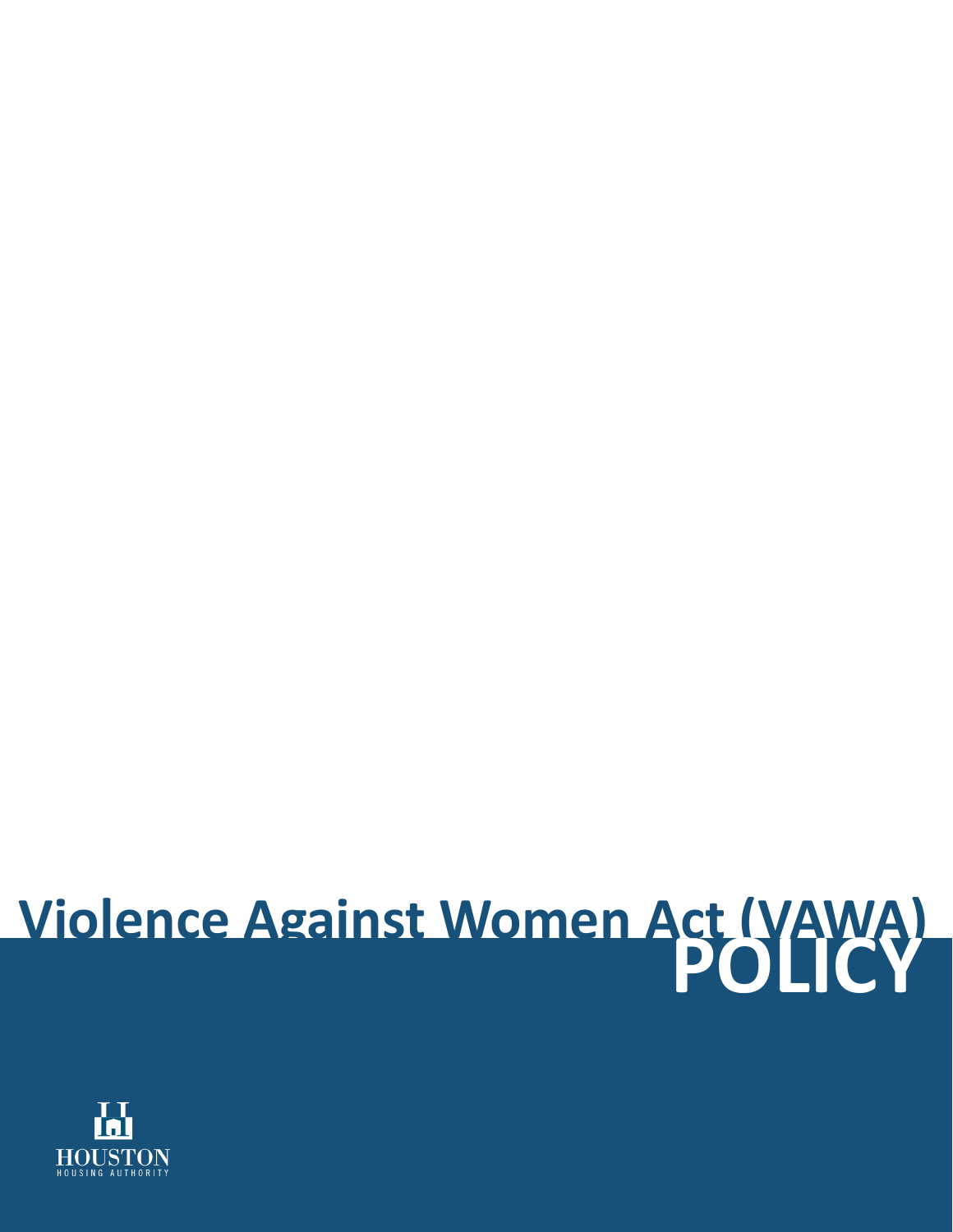# **TABLE OF CONTENTS**

| Section 1 Purpose and Applicability                                      |    |
|--------------------------------------------------------------------------|----|
| Section 2 Goals and Objectives                                           | 1  |
| Section 3 Definitions                                                    | 1  |
| Section 4 Notifications Provided                                         | 2  |
| Section 5 Admissions and Screening                                       | 3  |
| Section 6 Termination of Tenancy or Assistance                           | 3  |
| Section 7 Verification of Domestic Violence, Sexual Assault, or Stalking | 4  |
| Section 8 Non-Citizen Self- Petitioner Verification                      | 5  |
| Section 9 Emergency Transfer Plan                                        | 6  |
| Section 10 Other Remedies                                                | 9  |
| Section 11 Local Domestic Violence Services and Resources in Houston     | 10 |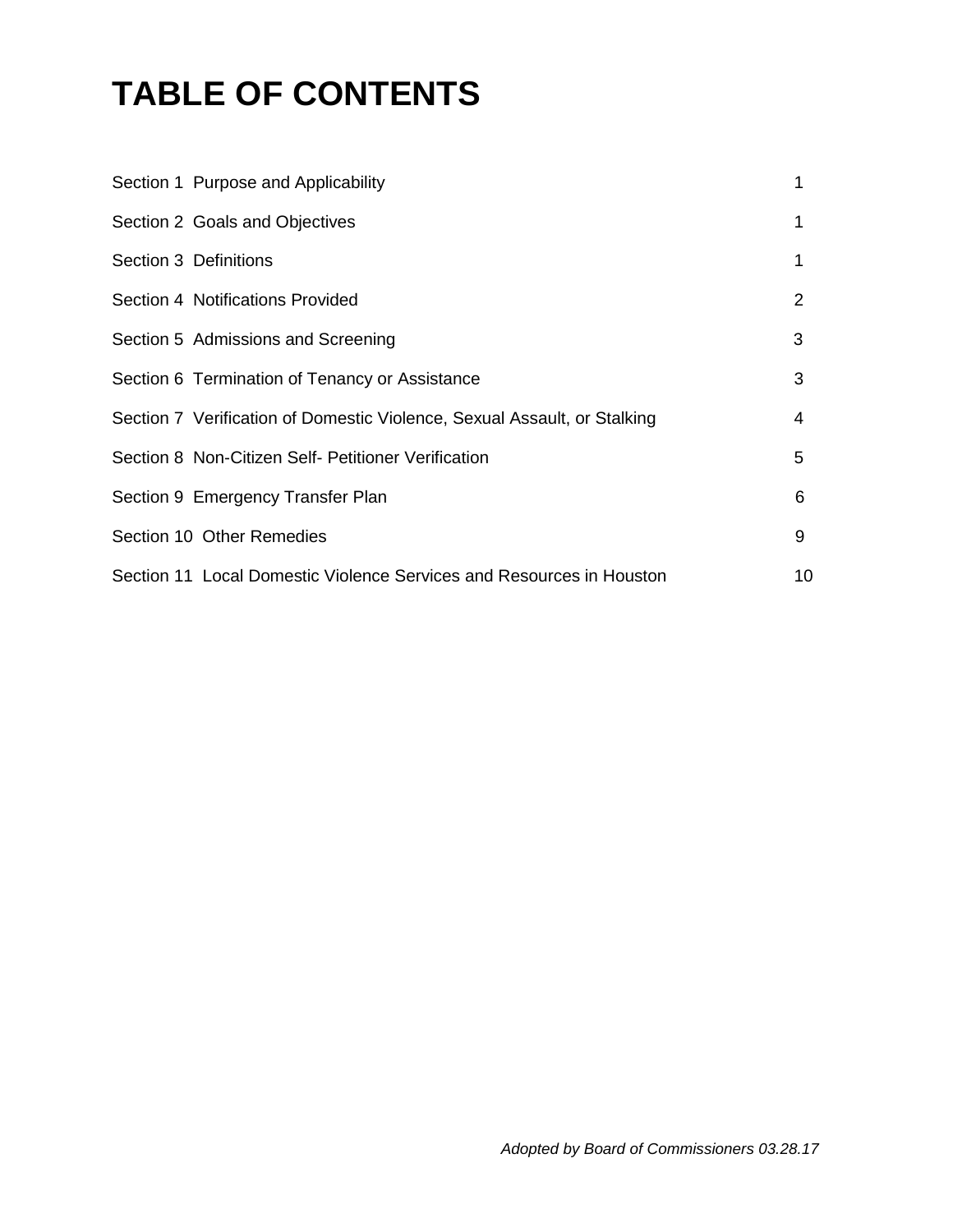# **HOUSTON HOUSING AUTHORITY'S VIOLENCE AGAINST WOMEN ACT ("VAWA") POLICY**

## **SECTION 1.0 PURPOSE AND APPLICABILITY**

The purpose of this policy is to implement the requirements of the Violence Against Women Act ("VAWA") with respect to the responsibilities of the Houston Housing Authority (the "HHA") regarding domestic violence, dating violence, sexual assault and stalking. This policy shall be applicable to all of the federally-subsidized housing programs administered by the HHA and shall be part of the Housing Choice Voucher Administrative Plan and the Public Housing Admissions and Continued Occupancy Policy by reference. Protections under this policy are available to all victims regardless of sex, gender identity, or sexual orientation and will be applied consistent with all nondiscrimination and fair housing requirements.

### **SECTION 2.0 GOALS AND OBJECTIVES**

The goals and objectives of the HHA's VAWA Policy are as follows:

- 1. Maintaining compliance with all applicable legal requirements imposed by VAWA;
- 2. Ensuring the physical safety of victims of actual or threatened domestic violence, dating violence, sexual assault and stalking;
- 3. Providing and maintaining housing opportunities for victims of domestic violence, dating violence, sexual assault and stalking;
- 4. Creating and maintaining collaborative arrangements between the HHA, law enforcement authorities, victim service providers and others to promote the safety and well-being of victims of actual or threatened domestic violence, dating violence, sexual assault and stalking; and
- 5. Taking appropriate action in response to an incident or incidents of domestic violence, dating violence, sexual assault and stalking affecting individuals assisted by the HHA.

#### **SECTION 3.0 DEFINITIONS**

- 1. "Affiliated individual," with respect to an individual, means:
	- a. A spouse, parent, brother, sister, or child of that individual, or a person to whom that individual stands in the place of a parent or guardian (for example, the affiliated individual is a person in the care, custody, or control of that individual); or
	- b. Any other person living in the household of that individual.

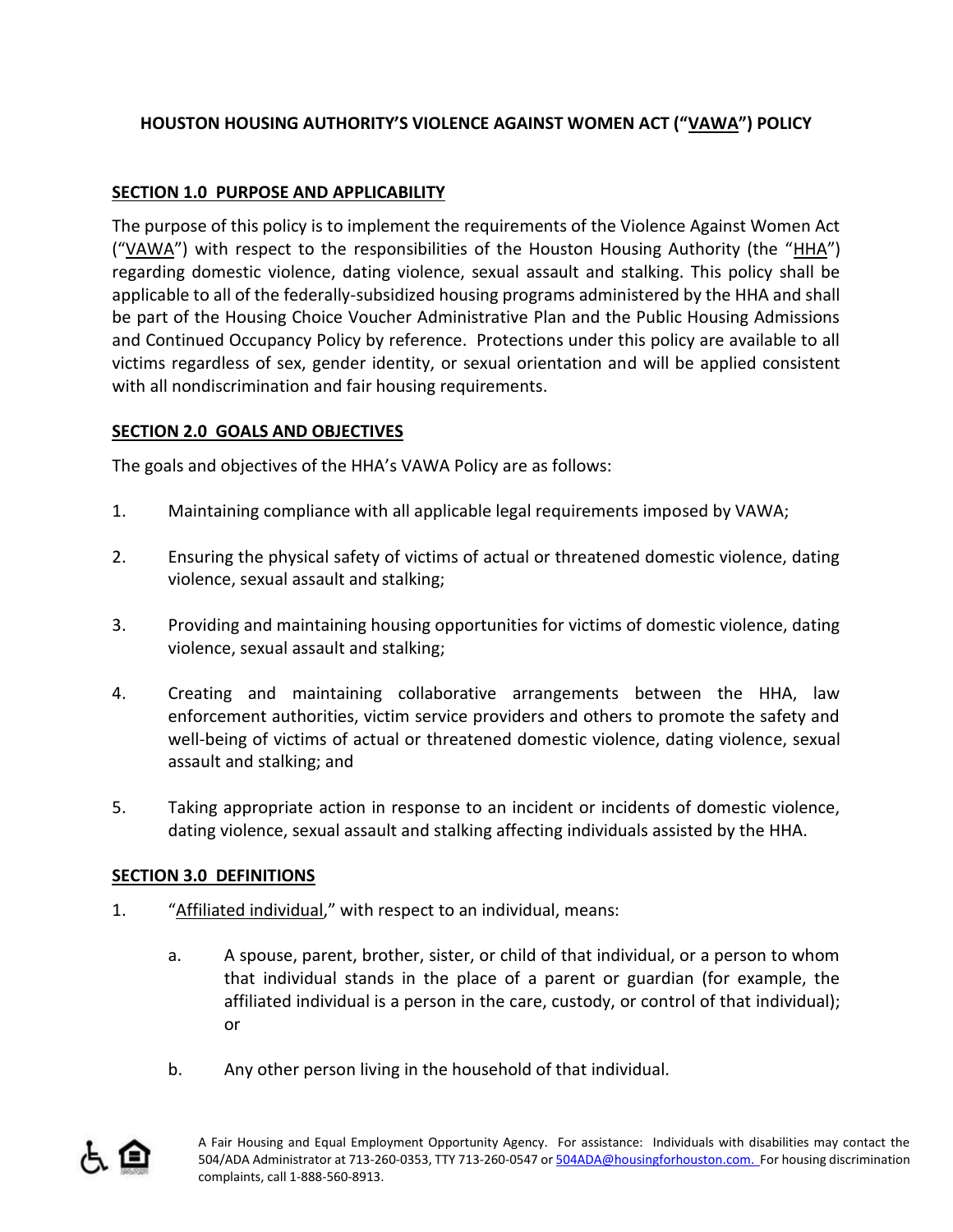- 2. "Dating Violence" is violence committed by a person who is or has been in a social relationship of a romantic or intimate nature with the victim and where the existence of such a relationship is determined by the length of the relationship, the type of the relationship, and the frequency of interaction between the persons involved in the relationship.
- 3. "Domestic Violence" includes felony or misdemeanor crimes of violence committed by a current or former spouse or intimate partner of the victim, by a person with whom the victim shares a child, by a person who is living with or has lived with the victim as a spouse or intimate partner, by a person similarly situated to a spouse of the victim under the domestic or family violence laws of the jurisdiction receiving grant monies, or by any other person against an adult or youth victim who is protected from that person's acts under the domestic or family violence laws of the jurisdiction.
- 4. "Perpetrator" means a person who commits acts of domestic violence, dating violence, sexual assault, or stalking against a victim.
- 5. "Sexual Assault" is any type of sexual contact or behavior that occurs without the explicit consent of the recipient, including when the individual lacks capacity to consent.
- 6. "Spouse or Intimate Partner" includes a person who is or has been in a social relationship of a romantic or intimate nature with the victim, as determined by the length of the relationship, the type of the relationship, and the frequency of interaction between the persons involved in the relationship.
- 7. "Stalking" engaging in a course of conduct directed at a specific person that would cause a reasonable person to fear for the person's individual safety or the safety of others, or suffer substantial emotional distress.
- 8. "VAWA Self Petitioner" refers to noncitizens who claim to be victims of "battery or extreme cruelty." Battery or extreme cruelty includes domestic violence, dating violence, sexual assault, and stalking. VAWA allows these noncitizens to self-petition for Lawful Permanent Resident ("LPR") status without the cooperation of or knowledge of their abusive relative.

#### **SECTION 4.0 NOTIFICATIONS PROVIDED**

- 1. All applicants and tenants of all HHA Housing Programs will be provided HUD-5380, "Notification of Occupancy Rights Under the Violence Against Women Act (VAWA)" and HUD-5382, "Certification of Domestic Violence, Dating violence, Sexual Assault, or Stalking and Alternate Documents" at the following times:
	- a. At time of denial of assistance or admission;

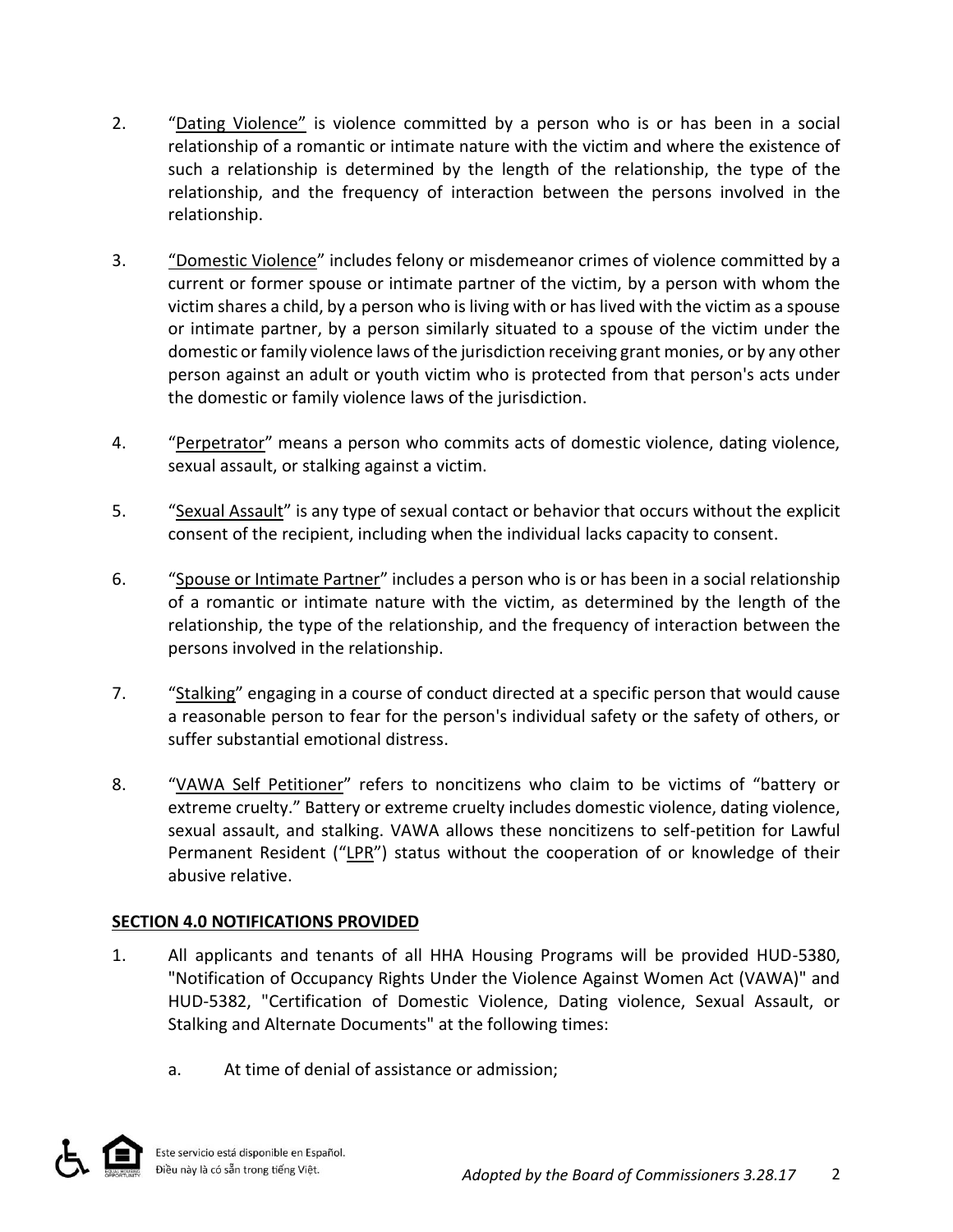- b. At time of providing of assistance or admission;
- c. At any eviction or termination; or
- d. At recertification or lease renewal.
- 2. These forms will be provided in the applicable language, if necessary, in accordance with Executive Order 13166 (Improving Access to Services for Persons with Limited English Proficiency).

#### **SECTION 5.0 ADMISSIONS AND SCREENING**

- 1. Non-Denial of Assistance The HHA will not deny assistance or admission to any person because that person is or has been a victim of domestic violence, dating violence, sexual assault, or stalking, provided that such person is otherwise qualified for admission.
- 2. Mitigation of Disqualifying Information
	- a. An applicant for assistance whose history includes incidents in which the applicant was a victim of domestic violence, may request that the HHA take such information into account in mitigation of potentially disqualifying information, such as poor credit history or previous damage to a dwelling.
	- b. If requested by an applicant to take such mitigating information into account, the HHA shall be entitled to conduct such inquiries as are reasonably necessary to verify the claimed history of domestic violence and its probable relevance to the potentially disqualifying information.
	- c. The HHA will not disregard or mitigate potentially disqualifying information if the applicant household includes a perpetrator of a previous incident or incidents of domestic violence.

#### **SECTION 6.0 TERMINATION OF TENANCY OR ASSISTANCE**

- 1. VAWA Protections
	- a. A tenant may not be denied tenancy or occupancy rights solely on the basis of criminal activity directly relating to domestic violence, dating violence, sexual assault, or stalking if:
		- i. The criminal activity is engaged in by a member of the household of the tenant or any guest or other person under the control of the tenant; and

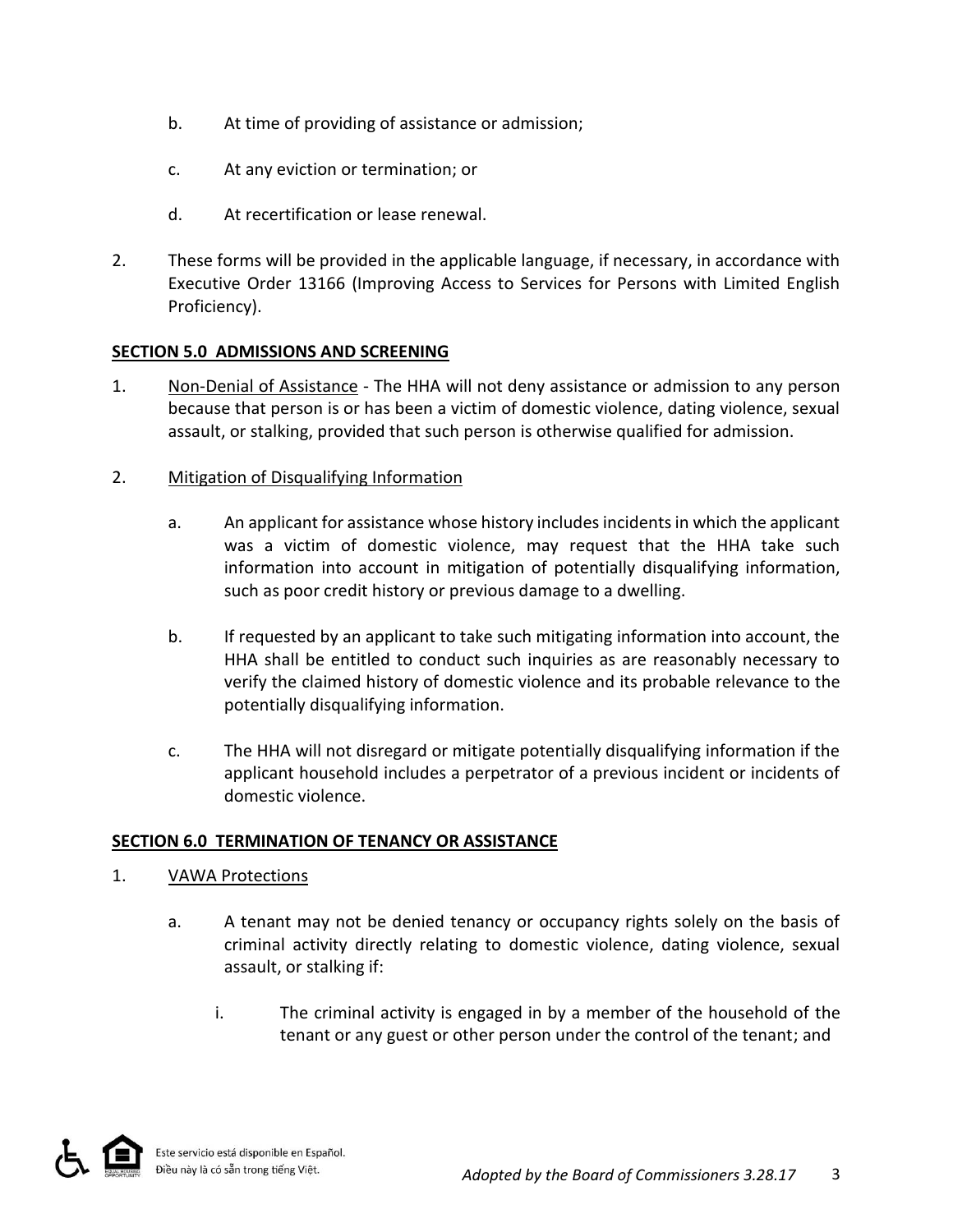- ii. The tenant or an affiliated individual of the tenant is the victim or threatened victim of such domestic violence, dating violence, sexual assault, or stalking.
- b. An incident of actual or threatened domestic violence, dating violence, sexual assault, or stalking shall not be considered as a serious or repeated violation of the lease by the victim or threatened victim or good cause for terminating the assistance, tenancy or occupancy rights of the victim or threatened victim of such incident.

# 2. Limitations of VAWA Protections

- a. Nothing in the above section limits the authority of the HHA to comply with a court order with respect to the rights of access or control of property, including civil protection orders issued to protect a victim of domestic violence, dating violence, sexual assault, or stalking, or the distribution or possession of property among members of a household.
- b. Nothing in the above section limits any available authority of the HHA to evict or terminate assistance to a tenant for any violation not premised on an act of domestic violence, dating violence, sexual assault, or stalking. However, the HHA will not hold to a more demanding standard, a tenant or an affiliated individual who is or has been a victim of domestic violence, dating violence, sexual assault, or stalking.
- c. Nothing in the above section limits the authority of the HHA to evict or terminate from assistance any tenant or lawful applicant if:
	- i. The HHA can demonstrate an actual and imminent threat to other tenants or those employed at or providing services to the property, if the tenant is not evicted or terminated from the assistance; and
	- ii. No other actions that could be taken to reduce the threat have been successful, including transferring the victim to a different unit, barring the perpetrator from the property, involving law enforcement, or seeking other legal remedies to prevent the perpetrator from acting on a threat.

# **SECTION 7.0 VERIFICATION OF DOMESTIC VIOLENCE, DATING VIOLENCE, SEXUAL ASSAULT, OR STALKING**

1. Requirement for Verification - Subject only to waiver as provided in paragraph 4 below, the HHA shall require verification in all cases where an individual requests protection against an action involving domestic violence, dating violence, sexual assault, or stalking. Verification may be accomplished in one of three ways:

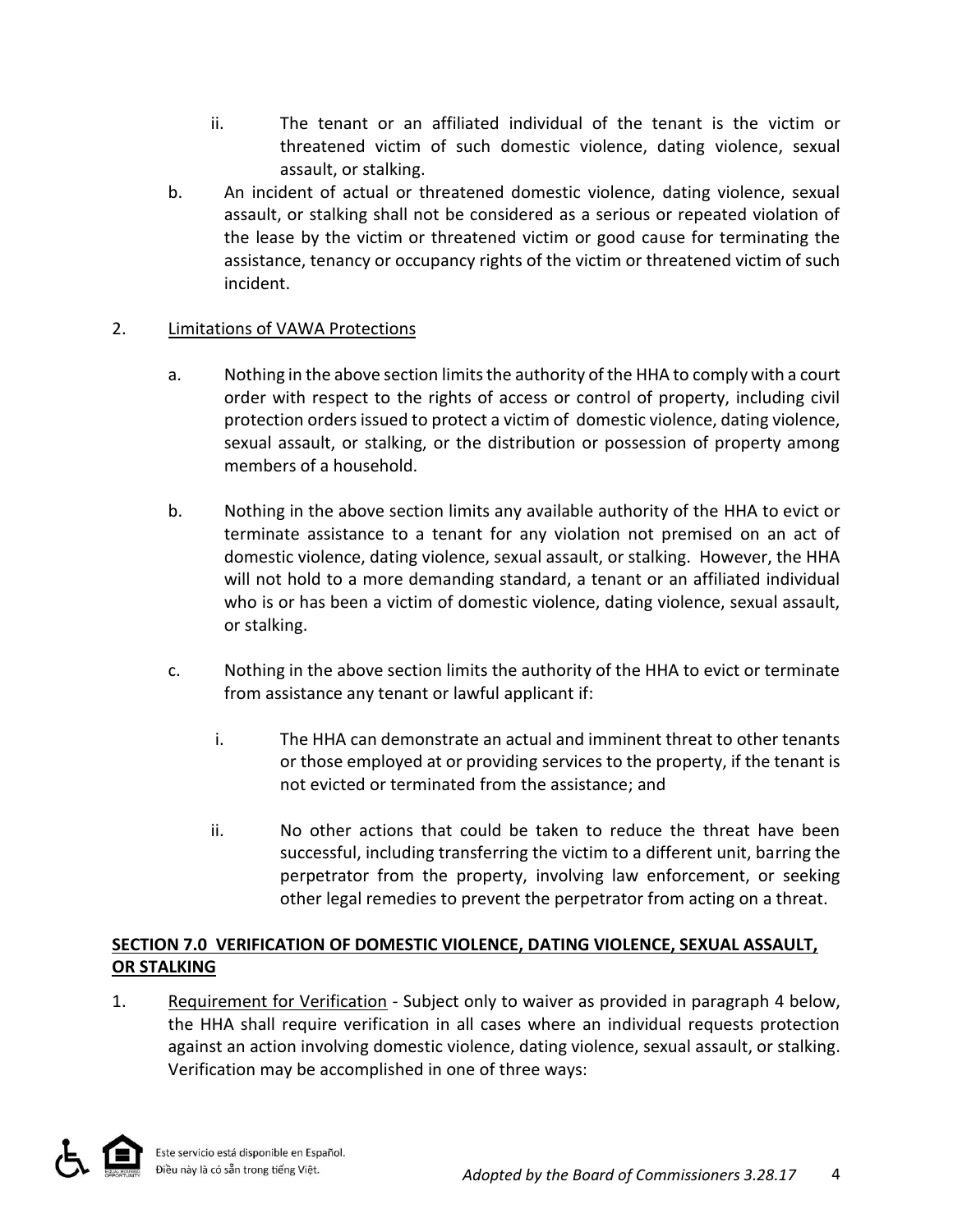- a. Completing HUD-5382, "Certification of Domestic Violence, Dating Violence, Sexual Assault, or Stalking";
- b. Other documentation signed by an employee, agent, or volunteer of a victim service provider, an attorney, or a medical professional, from whom the victim has sought assistance in addressing domestic violence, dating violence, sexual assault, or stalking, or the side effects of the abuse, described in such documentation. The professional providing the documentation must sign and attest under penalty of perjury that the incident or incidents in question are bona fide and meet the requirements of the applicable definition set forth in this policy; or
- c. A police or court record provided to the HHA by federal,state, tribal, or local police or court record describing the incident or incidents in question.
- 2. Time Allowed An individual who claims protection against adverse action based on an incident or incidents of actual or threatened domestic violence, dating violence, sexual assault or stalking, and who is requested by the HHA to provide verification, must provide such verification within 14 business days after receipt of the request for verification. Failure to provide verification, in proper form within such time will result in loss of protection under VAWA and this policy against a proposed adverse action.
- 3. If the HHA receives conflicting evidence that an incident of domestic violence, dating violence, sexual assault, or stalking has been committed (such as certification forms from two or more members of a household each claiming to be a victim and naming one or more of the other petitioning household members as the abuser or perpetrator), the HHA has the right to request that the tenant provide third-party documentation within thirty 30 calendar days in order to resolve the conflict. Failure to provide third-party documentation where there is conflicting evidence will result in loss of protection under VAWA and this policy against a proposed adverse action.
- 4. Waiver of verification requirement With respect to any specific case, the HHA may waive the above-stated requirements for verification and provide the benefits of this policy based on the victim's statement or other corroborating evidence. Such waiver may be granted in the sole discretion of the President & CEO. Any such waiver must be in writing. Waiver in a particular instance or instances shall not operate as precedent for, or create any right to, waiver in any other case or cases, regardless of similarity in circumstances.

# **SECTION 8.0 NON-CITIZEN SELF-PETITIONER VERIFICATION**

- 1. Financial assistance to ineligible noncitizens will not be denied while verifying immigration status.
- 2. Self-petitioners can indicate that they are in "satisfactory immigration status" when applying for assistance or continued assistance. "Satisfactory immigration status" means an immigration status which does not make the individual ineligible for financial

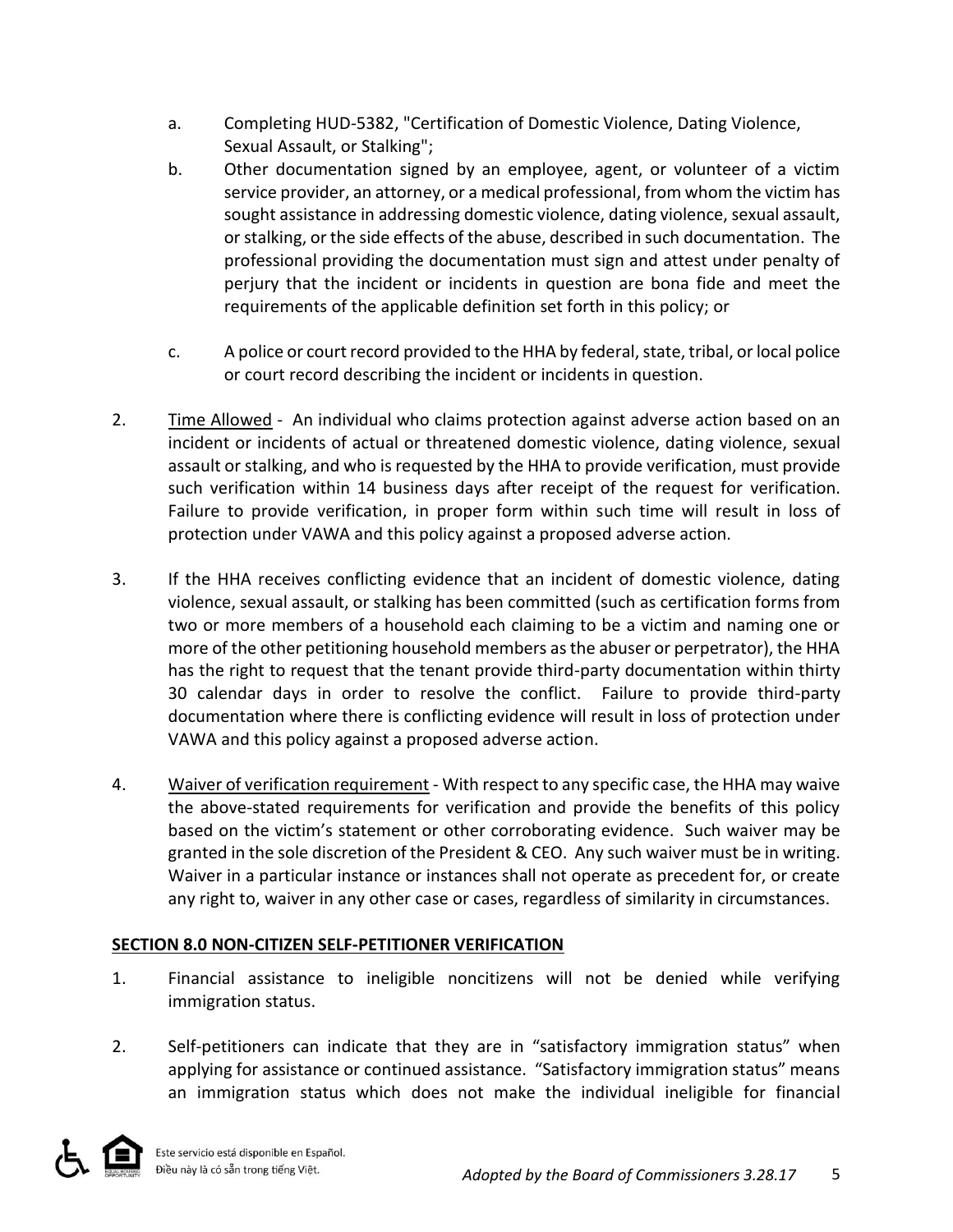assistance. After verifying such immigration status in the Department of Homeland Security ("DHS") Systematic Alien Verification for Entitlements ("SAVE") System, HHA will make a final determination as to the self-petitioner's eligibility for assistance.

- 3. In order to qualify, the noncitizen victim must have been battered or subjected to extreme cruelty by their spouse or parent, who is a U.S. citizen or LPR ("Lawfully Permanent Resident").
- 4. Once HHA receives a self-petition (INS Form I-360 or I-130) or INS Form 797, HHA will not request any additional information from the self-petitioner, other than what is required using the SAVE system to complete the verification.
- 5. When HHA receives a self-petition or INS Form 797 Notice of Action, the HHA will initiate verification in the SAVE System
- 6. As to the final determination from the SAVE System, HHA will receive one of the following confirmations:
	- a. The VAWA self-petition is verified, in which case the applicant is immediately eligible for housing and no evidence of battery or extreme cruelty shall be requested or collected;
	- b. The I-130 is verified, in which case the petitioner submitting a family-based visa petition must provide to the HHA any evidence of "battery or extreme cruelty."
- 7. Housing assistance and all other VAWA protections will be granted to the self-petitioner throughout the verification process until a final determination of LPR ("Lawful Permanent Resident") status is made. If the final determination is to deny the VAWA self-petition or LPR petition, the HHA must alert the petitioner and take actions to terminate voucher assistance or evict the petitioner from public housing in accordance with the existing public housing requirements.

# **SECTION 9.0 EMERGENCY TRANSFER PLAN**

- 1. Eligibility for Transfer In accordance with the Violence Against Women Act ("VAWA") the HHA allows tenants who are victims of domestic violence, dating violence, sexual assault, or stalking to request an emergency transfer from the tenant's current unit to another unit, regardless of sex, gender identity, or sexual orientation. The ability of the HHA to honor such request for tenants currently receiving assistance may depend upon the following:
	- a. A preliminary determination that the tenant is or has been a victim of domestic violence, dating violence, sexual assault, or stalking, and

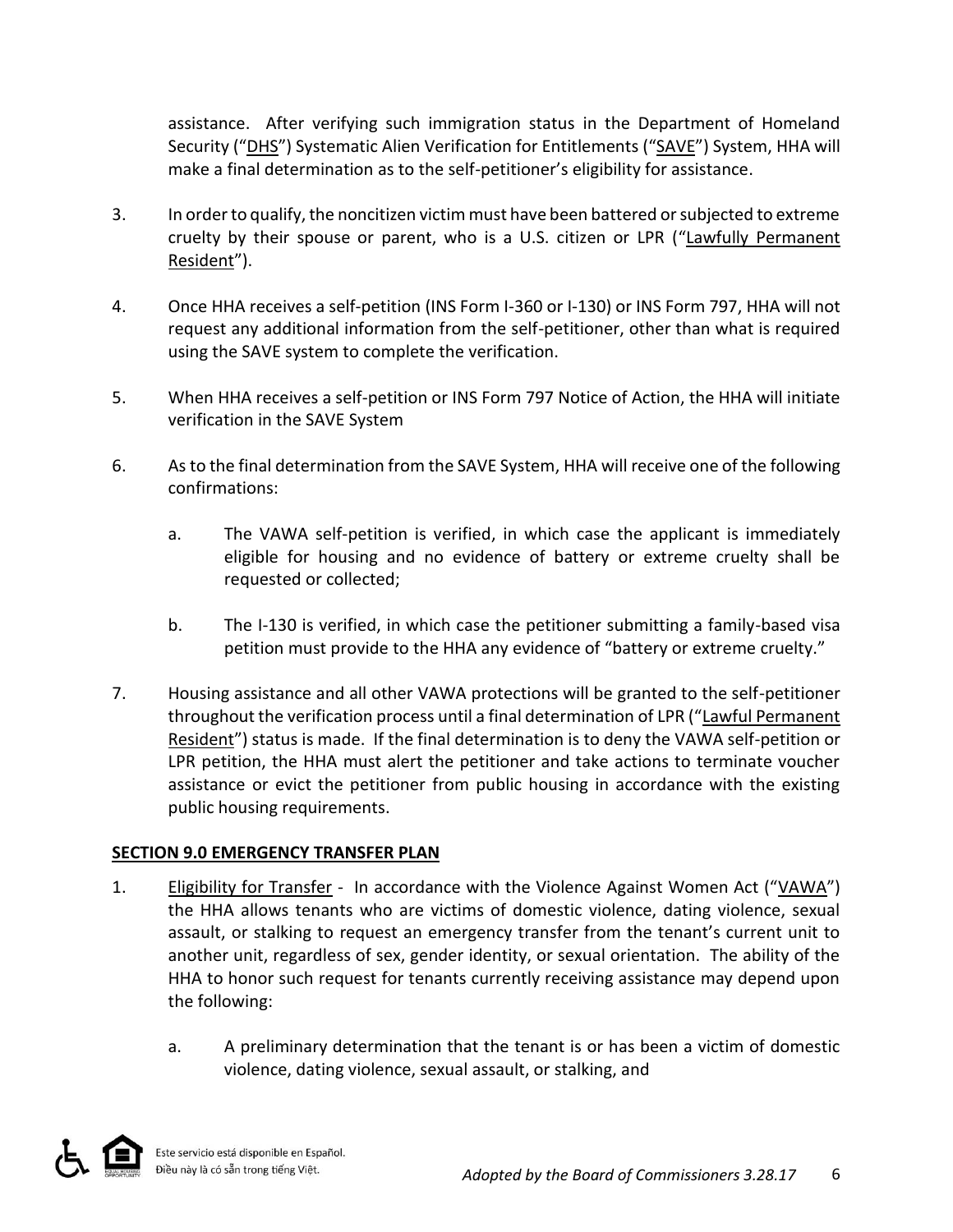- b. On whether the HHA has another dwelling unit that is available and is safe to offer the tenant for temporary or more permanent occupancy.
- c. That the requesting tenant meets program regulations regarding eligibility.

### 2. Requesting a transfer

- a. To request an emergency transfer the tenant shall notify the HHA office and submit a written request for a transfer (HUD-5383). The tenant may submit the written request by any of the following methods: hand delivery; via email to [VAWA@housingforhouston.com,](mailto:VAWA@housingforhouston.com) via fax to (713) 260-0376, or via mail: 2640 Fountain View Drive, Attention: Legal Compliance Officer, Houston, TX 77057. The HHA will provide reasonable accommodations to this policy for individuals with disabilities. The tenant's written request for an emergency transfer should include either:
	- i. A statement expressing that the tenant reasonably believes that there is a threat of imminent harm from further violence if the tenant were to remain in the same dwelling unit assisted under the HHA's program; or
	- ii. A statement that the tenant was a sexual assault victim and that the sexual assault occurred on the premises during the 90-calendar-day period preceding the tenant's request for an emergency transfer.
- b. The HHA cannot guarantee that a transfer request will be approved or how long it will take to process a transfer request. However, the HHA will act as quickly as possible to move a tenant who is a victim of domestic violence, dating violence, sexual assault, or stalking to another unit, subject to availability and safety of a unit.
- d. If a tenant reasonably believes a proposed transfer would not be safe, the tenant may request a transfer to a different unit.
- e. If a unit is available, the transferred tenant must agree to abide by the terms and conditions that govern occupancy in the unit to which the tenant has been transferred. The HHA may be unable to transfer a tenant to a particular unit if the tenant cannot establish eligibility for that unit.
- f. In cases where the HHA determines that the family's decision to move out of the dwelling unit was reasonable under the circumstances, the HHA may wholly or partially waive rent and any rent owed shall be reduced by the amounts of rent collected for the remaining lease term from a tenant subsequently occupying the unit.

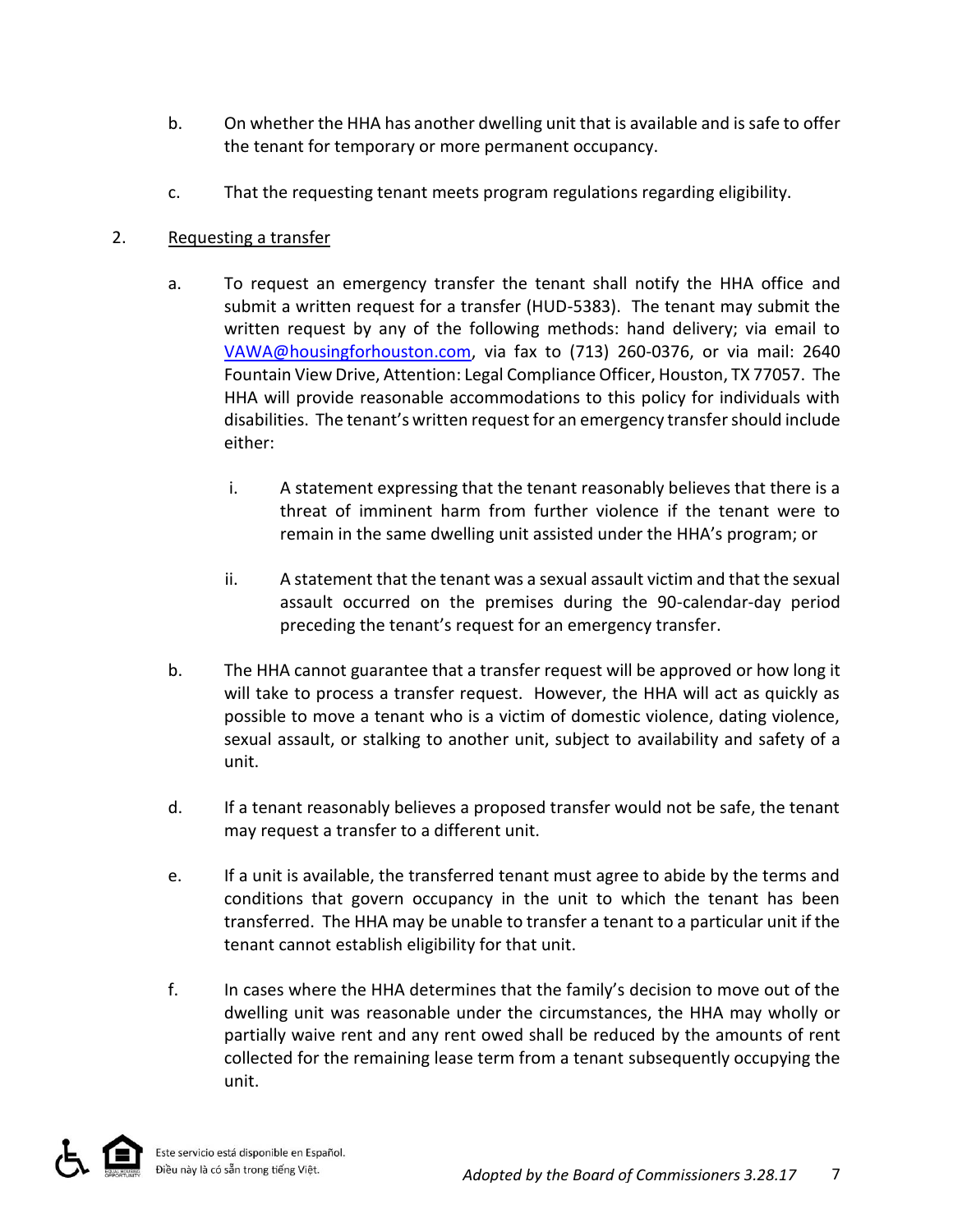- g. Portability An HCV-assisted tenant will not be denied portability to a unit located in another jurisdiction so long as the tenant has complied with all other requirements of the Housing Choice Voucher Program and has moved from the unit in order to protect the health or safety of an individual member of the household who is or has been the victim of domestic violence, dating violence, sexual assault or stalking and who reasonably believes that the tenant or other household member will be imminently threatened by harm from further violence if the individual remains in the present dwelling unit.
- h. If the HHA has no safe and available units for which a tenant who needs an emergency transfer is eligible, the HHA will assist the tenant in identifying other housing providers who may have safe and available units to which the tenant could move.
- i. At the tenant's request, the HHA will also assist tenants in contacting the local organizations offering assistance to victims of domestic violence, dating violence, sexual assault, or stalking that are attached to this plan.

### 3. Safety and Security of Tenants

- a. Confidentiality The HHA will keep confidential any information that the tenant submits in requesting an emergency transfer, and information about the emergency transfer, unless the tenant gives the HHA written permission to release the information on a time limited basis, or disclosure of the information is required by law or required for use in an eviction proceeding or hearing regarding termination of assistance from the covered program. This includes keeping confidential the new location of the dwelling unit of the tenant, if one is provided, from the person(s) that committed an act(s) of domestic violence, dating violence, sexual assault, or stalking against the tenant. Please see the Notice of Occupancy Rights under the Violence Against Women Act for more information about HHA's responsibility to maintain the confidentiality of information related to incidents of domestic violence, dating violence, sexual assault, or stalking.
- b. Pending processing of the transfer and the actual transfer, if it is approved and occurs, the tenant is urged to take all reasonable precautions to be safe.
- c. Tenants who are or have been victims of domestic violence are encouraged to contact the National Domestic Violence Hotline at 1-800-799-7233, or a local domestic violence shelter, for assistance in creating a safety plan. For persons needing hearing assistance, that hotline can be accessed by calling 1-800-787- 3224 (TTY).

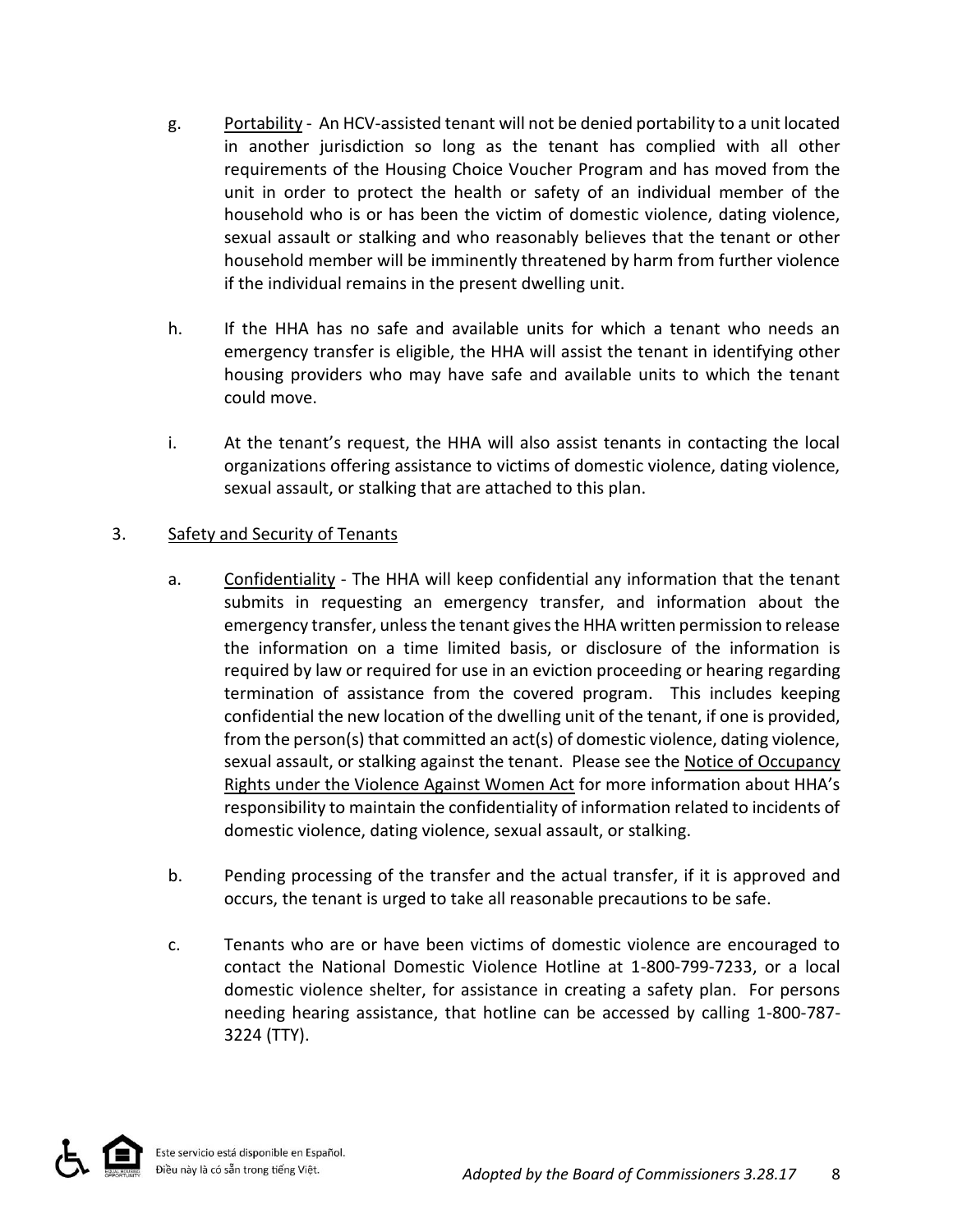- d. Tenants who have been victims of sexual assault may call the Rape, Abuse & Incest National Network's National Sexual Assault Hotline at 800-656-HOPE, or visit the online hotline at [https://ohl.rainn.org/online/.](https://ohl.rainn.org/online/)
- e. Tenants who are or have been victims of stalking seeking help may visit the National Center for Victims of Crime's Stalking Resource Center at [https://www.victimsofcrime.org/our-programs/stalking-resource-center.](https://www.victimsofcrime.org/our-programs/stalking-resource-center)

#### **SECTION 10. OTHER REMEDIES**

#### 1. Lease Bifurcation

- a. The HHA may bifurcate a lease, or remove a household member from a lease in order to evict, remove, terminate occupancy rights, or terminate assistance or occupancy rights to such member who engages in criminal activity directly related to domestic violence, dating violence, sexual assault, or stalking. In such a case, it does not matter that the perpetrator was a signatory to the lease and the victim is allowed to stay in the unit or on the program.
- b. In removing the perpetrator from the household, the HHA will follow all federal, state and local eviction procedures.
- c. If the evicted person was the eligible person in the household, the remaining tenants will be given 90 days from the date of bifurcation of the lease to:
	- i. Establish eligibility for the program they are currently under;
	- ii. Establish eligibility under another program; or
	- iii. Find alternative housing.
- 2. Efforts to promote housing stability The HHA will make every effort that is feasible and permissible to victims to remain in their units or other units of the HHA and/or retain assistance.
- 3. Relationships with service providers It is the policy of the HHA to cooperate with organizations and entities, both private and governmental, that provide shelter and/or services to victims of domestic violence. If the HHA becomes aware that an individual assisted by the HHA is a victim of domestic violence, dating violence, sexual assault or stalking, the HHA will refer the victim to such providers of shelter or services as appropriate. Notwithstanding the foregoing, this Policy does not create any legal obligation requiring the HHA either to maintain a relationship with any particular provider of shelter or services to victims of domestic violence or to make a referral in any particular case. The HHA's annual Public Housing Agency Plan shall describe providers of shelter or services to victims of domestic violence with which the HHA has referral or other cooperative relationships.

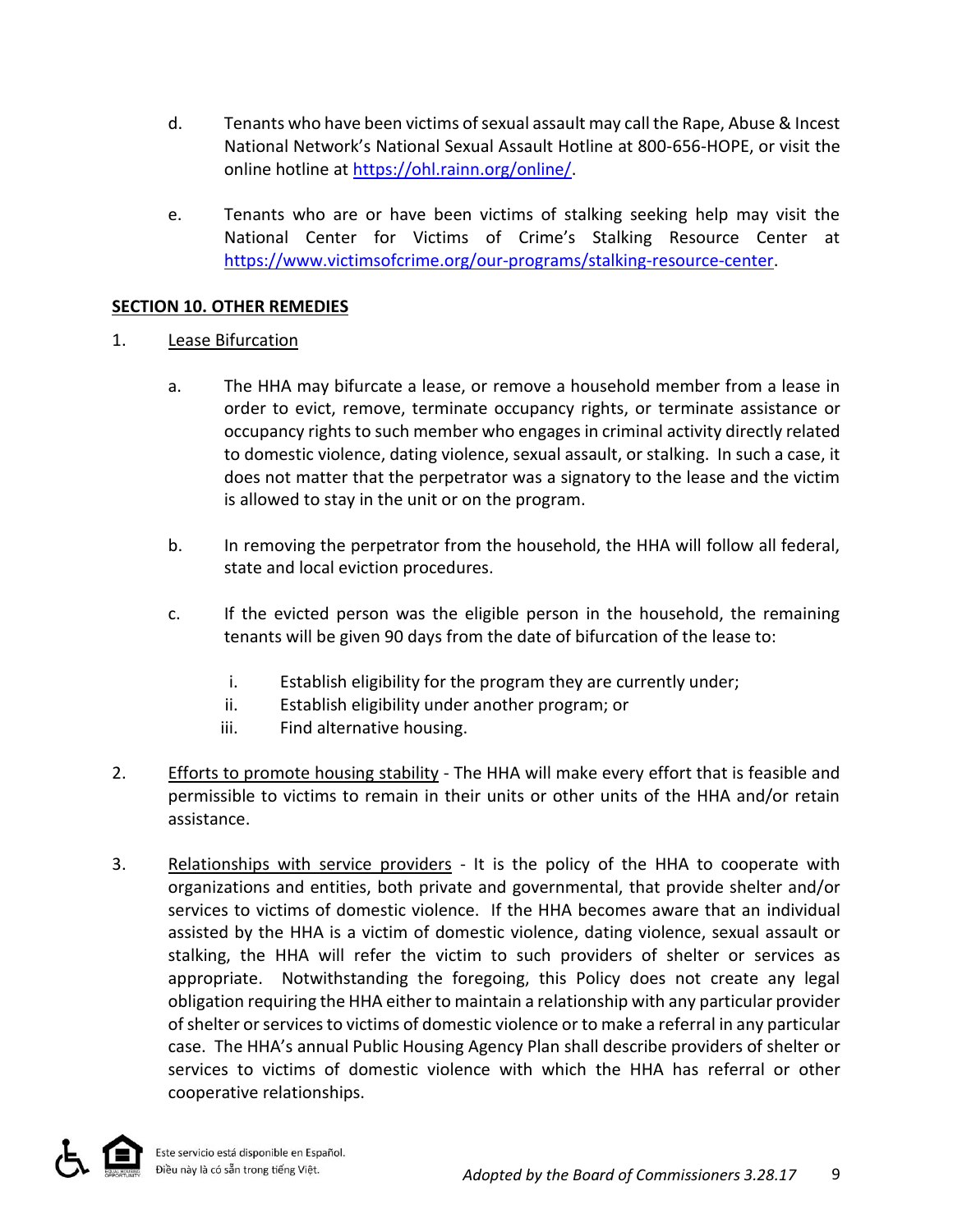### **SECTION 11 LOCAL DOMESTIC VIOLENCE SERVICES AND RESOURCES IN HOUSTON**

Below is a non-exhaustive list of local domestic violence-related services and resources in the Houston/Harris County, Texas area. This Section 11 may be amended and revised from time to time, as needed, without the need for approval from the HHA Board of Commissioners so that changes or updates to contact information may be promptly made whenever discovered.

- 1. Houston Area Women's Center Domestic Violence Hotline: 713-528-2121 Toll Free Line: 800-256-0551 Rape Crisis Hotline: 713-528-7273 Toll Free Line: 1-800-256-0661 Office: 713-528-6798 TTY: 713-528-3625
- 2. Non-Residential Programs for Victims of Abuse Legal Assistance – HPD/Family Violence Unit P: 713-308-1100

Provides services for all domestic violence incidents that take place within the city limits. Will file charges and take statements in cases of domestic violence and provides shortterm crisis counseling and referral. Women should be prepared to spend a minimum of 2-3 hours at unit. Witnesses can make statements in person or they can write a statement and have it notarized for the survivor to take with them.

- 3. Harris County Constable's Office
	- P: 281-376-3472

Provides services for all domestic violence incidents that take place within the Constable's jurisdiction. Victim's assistance office will investigate all complaints of domestic violence and assist survivors with filing charges.

# 4. Harris County Sheriff's Family Violence Unit

#### P: 713-967-5743

Provides services for all domestic violence incidents that take place within the Sheriff's jurisdiction. Victim's assistance office will investigate all complaints of domestic violence and assist survivors with filing charges.

5. Aid to Victims of Domestic Abuse P: 713-224-9911